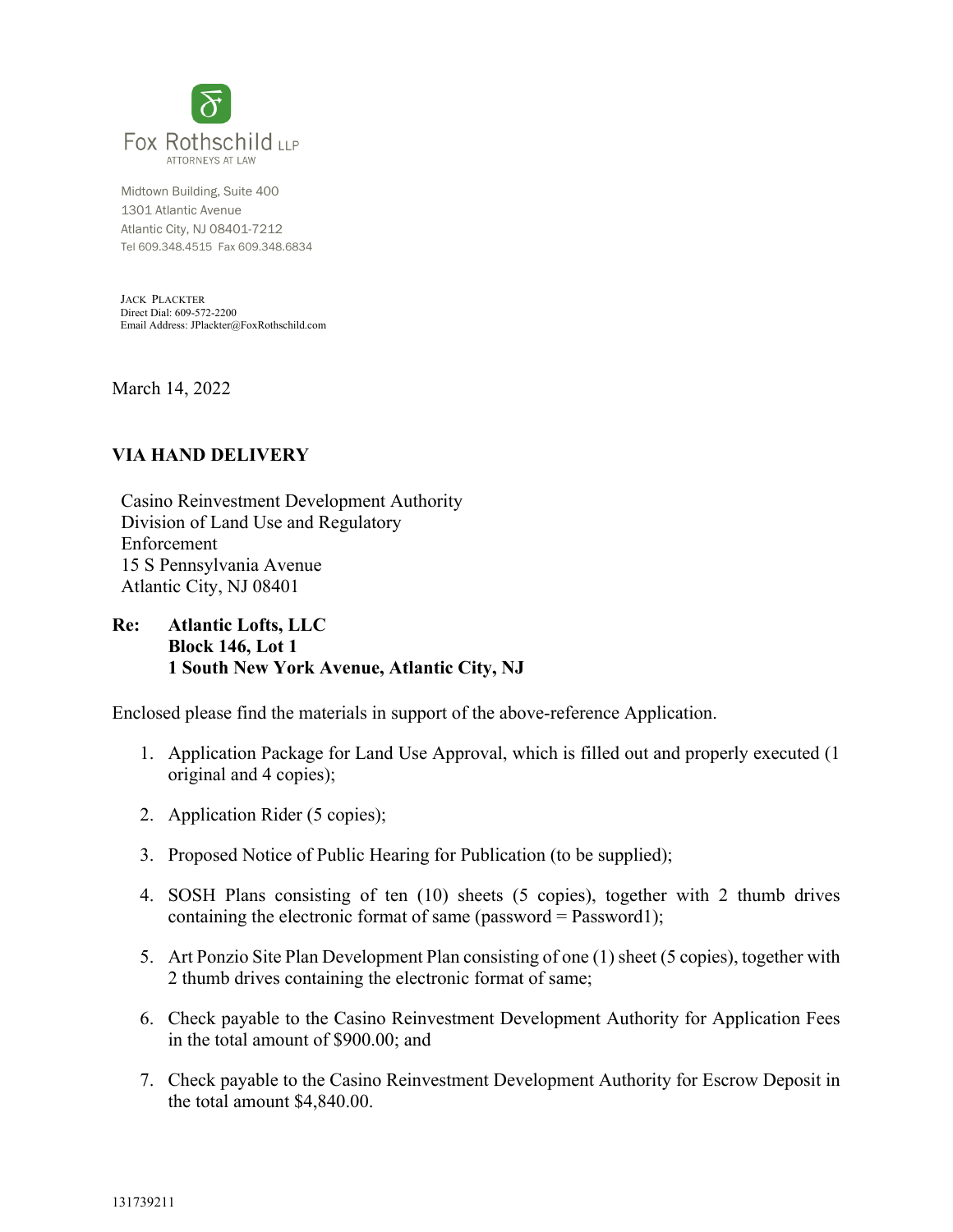Casino Reinvestment Development Authority March 14, 2022 Page 2

Please be advised that a request for Proof of Paid Taxes and Certified 200 ft list will be submitted to the appropriate office and submitted to you under separate cover. The signed and notarized Owner's certification will also be submitted under a separate cover. Please schedule this for the next monthly meeting.

Should you require anything further to process the Application, please contact my office. Thank you for your assistance in this matter and do not hesitate to reach out to me with any questions.

Very truly yours,

Jack Platter

Jack Plackter JP/sm

cc: Applicant (w/copy of Application only) John J. Barnhart (w/copy of Application only) Arthur W. Ponzio (w/copy of Application only) Thomas Sykes (w/copy of Application only) City of Atlantic City Planning Department (w/copy) City of Atlantic City Engineering Dept (w/copy)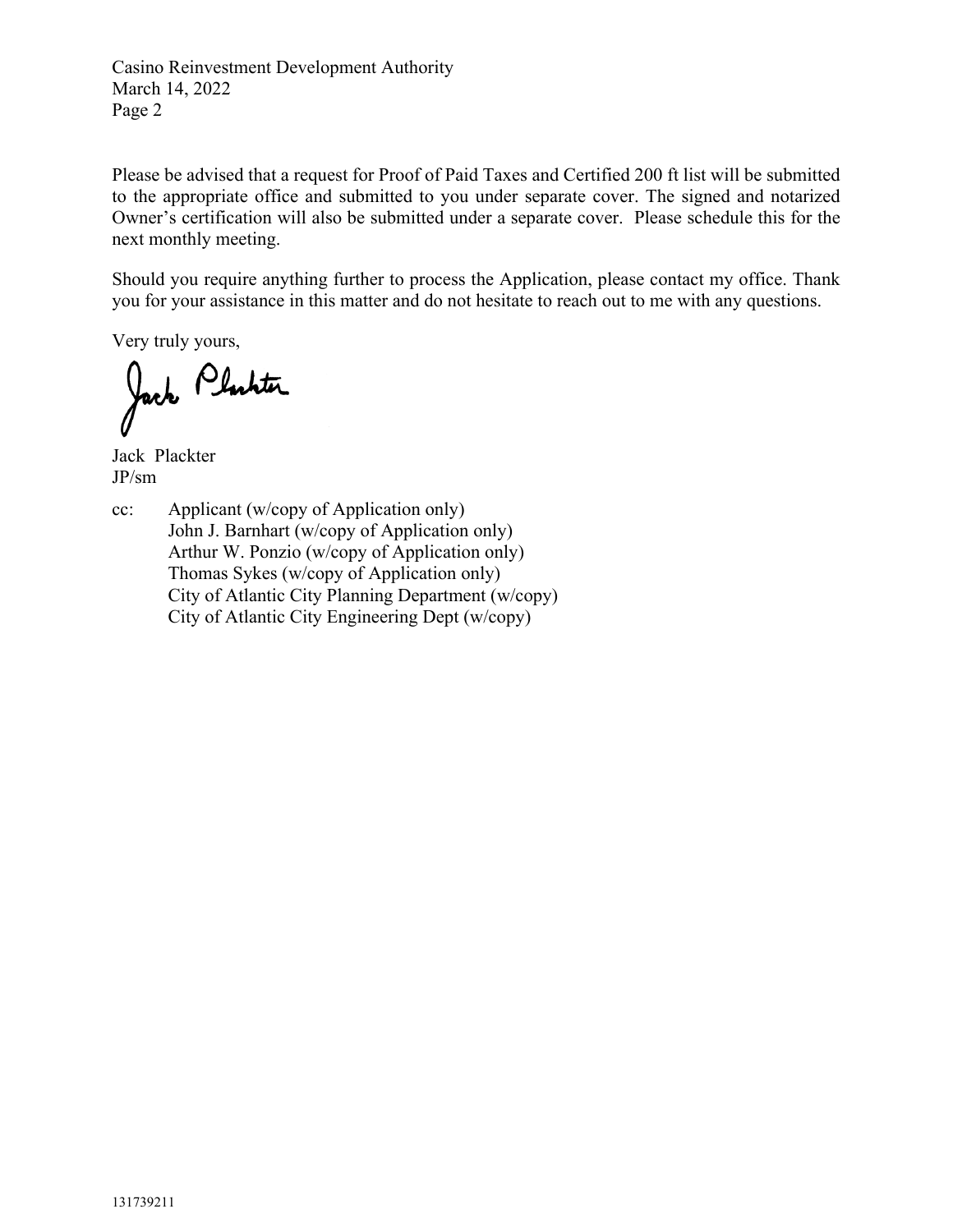| <b>Atlantic Lofts LLC</b><br>238<br><b>Hyperion Bank</b><br>1500 Market Street, Ste 3310E<br>199 W. Girard Avenue<br>Philadelphia, PA 19102<br>Philadelphia PA 19123<br>**** FOUR THOUSAND EIGHT HUNDRED FORTY AND 00/100 DOLLARS<br>03/11/2022<br>$$4,840.00***$<br>Void After 60 Days<br>08401<br><b>MBER OOO</b><br><b>COBBOLBAGH: 990076940#</b><br>Invoice - Date<br>Description<br>Amount<br>CRDA-Escrow Deposit<br>Block 146, Lot 1<br>4,840.00<br>4,840.00 |  |
|--------------------------------------------------------------------------------------------------------------------------------------------------------------------------------------------------------------------------------------------------------------------------------------------------------------------------------------------------------------------------------------------------------------------------------------------------------------------|--|
| Casino Reinvestment Development Authority<br>Division of Land Use & Regulatory Enforcement<br>15 S Pennsylvania Avenue                                                                                                                                                                                                                                                                                                                                             |  |
| TO THE<br>ORDER OF<br>Atlantic City, NJ<br>DATE:03/11/2022 CK#:238 TOTAL:\$4,840.00*** BANK:Atlantic Lofts LLC(atllofts)<br>PAYEE: Casino Reinvestment Development Authority (casinorda)                                                                                                                                                                                                                                                                           |  |
| Property Address - Code<br>Atlantic Lofts LLC - atlantic                                                                                                                                                                                                                                                                                                                                                                                                           |  |
|                                                                                                                                                                                                                                                                                                                                                                                                                                                                    |  |
|                                                                                                                                                                                                                                                                                                                                                                                                                                                                    |  |
|                                                                                                                                                                                                                                                                                                                                                                                                                                                                    |  |
|                                                                                                                                                                                                                                                                                                                                                                                                                                                                    |  |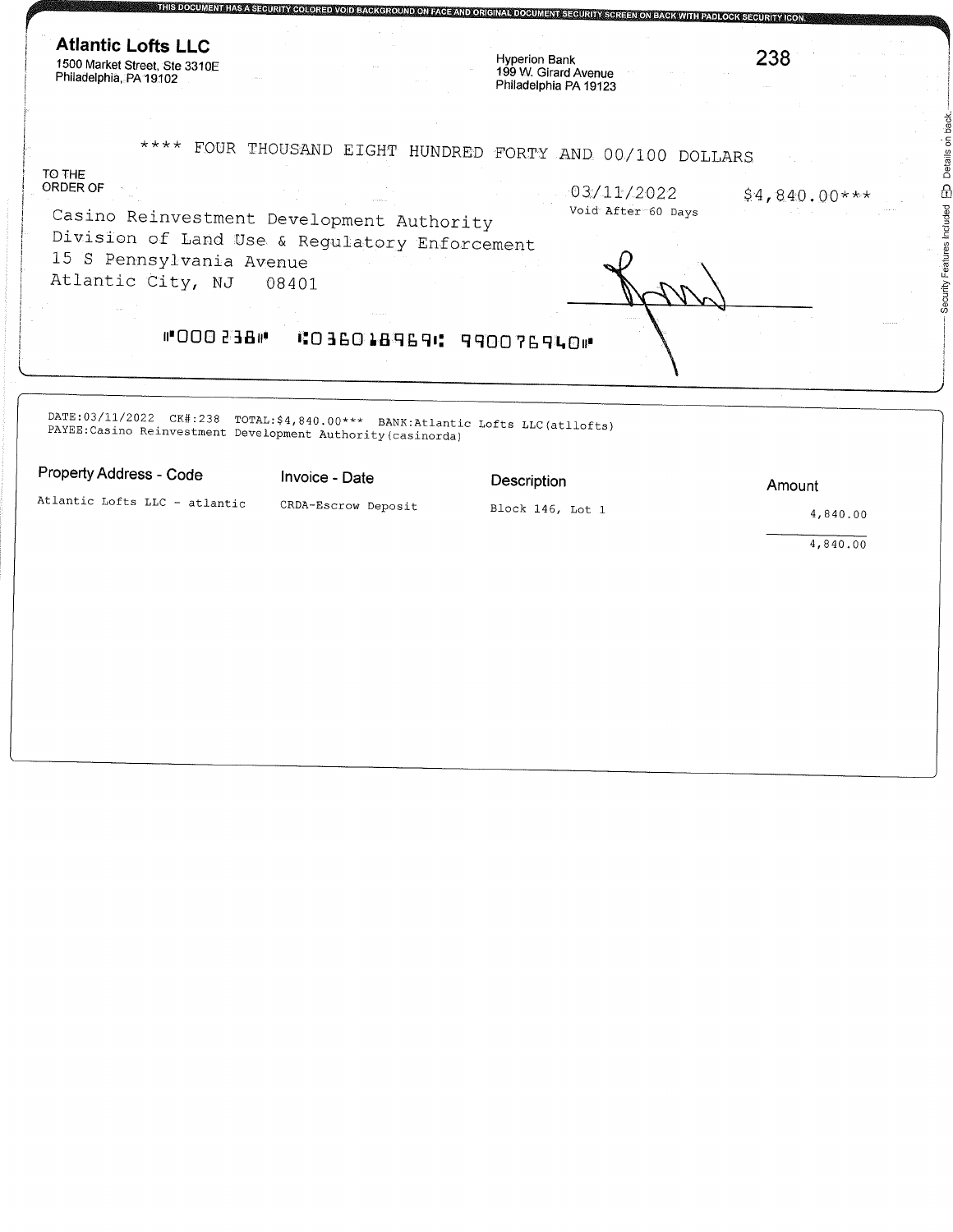| <b>Atlantic Lofts LLC</b>                                                                                                                     |                                      |                                       |              |
|-----------------------------------------------------------------------------------------------------------------------------------------------|--------------------------------------|---------------------------------------|--------------|
| 1500 Market Street, Ste 3310E<br>Philadelphia, PA 19102                                                                                       |                                      | Hyperion Bank<br>199 W. Girard Avenue | 237          |
|                                                                                                                                               |                                      | Philadelphia PA 19123                 |              |
|                                                                                                                                               |                                      |                                       |              |
|                                                                                                                                               |                                      |                                       |              |
|                                                                                                                                               | **** NINE HUNDRED AND 00/100 DOLLARS |                                       |              |
| TO THE                                                                                                                                        |                                      |                                       |              |
| <b>ORDER OF</b>                                                                                                                               |                                      | 03/11/2022                            |              |
| Casino Reinvestment Development Authority                                                                                                     |                                      | Void After 60 Days                    | $$900.00***$ |
|                                                                                                                                               |                                      |                                       |              |
| Division of Land Use & Regulatory Enforcement                                                                                                 |                                      |                                       |              |
| 15 S Pennsylvania Avenue                                                                                                                      |                                      |                                       |              |
| Atlantic City, NJ                                                                                                                             | 08401                                |                                       |              |
|                                                                                                                                               |                                      |                                       |              |
|                                                                                                                                               |                                      |                                       |              |
|                                                                                                                                               |                                      |                                       |              |
| WAES OOO *II                                                                                                                                  |                                      |                                       |              |
|                                                                                                                                               | <b>COBBOLB969C 990076940P</b>        |                                       |              |
|                                                                                                                                               |                                      |                                       |              |
|                                                                                                                                               |                                      |                                       |              |
|                                                                                                                                               |                                      |                                       |              |
| DATE:03/11/2022 CK#:237 TOTAL:\$900.00***** BANK:Atlantic Lofts LLC(atllofts)<br>PAYEE: Casino Reinvestment Development Authority (casinorda) |                                      |                                       |              |
|                                                                                                                                               |                                      |                                       |              |
| Property Address - Code                                                                                                                       | Invoice - Date                       |                                       |              |
|                                                                                                                                               |                                      | Description                           | Amount       |
|                                                                                                                                               | CRDA-Application Fee                 | Block 146, Lot 1                      | 900.00       |
|                                                                                                                                               |                                      |                                       |              |
| Atlantic Lofts LLC - atlantic                                                                                                                 |                                      |                                       | 900.00       |
|                                                                                                                                               |                                      |                                       |              |
|                                                                                                                                               |                                      |                                       |              |
|                                                                                                                                               |                                      |                                       |              |
|                                                                                                                                               |                                      |                                       |              |
|                                                                                                                                               |                                      |                                       |              |
|                                                                                                                                               |                                      |                                       |              |
|                                                                                                                                               |                                      |                                       |              |
|                                                                                                                                               |                                      |                                       |              |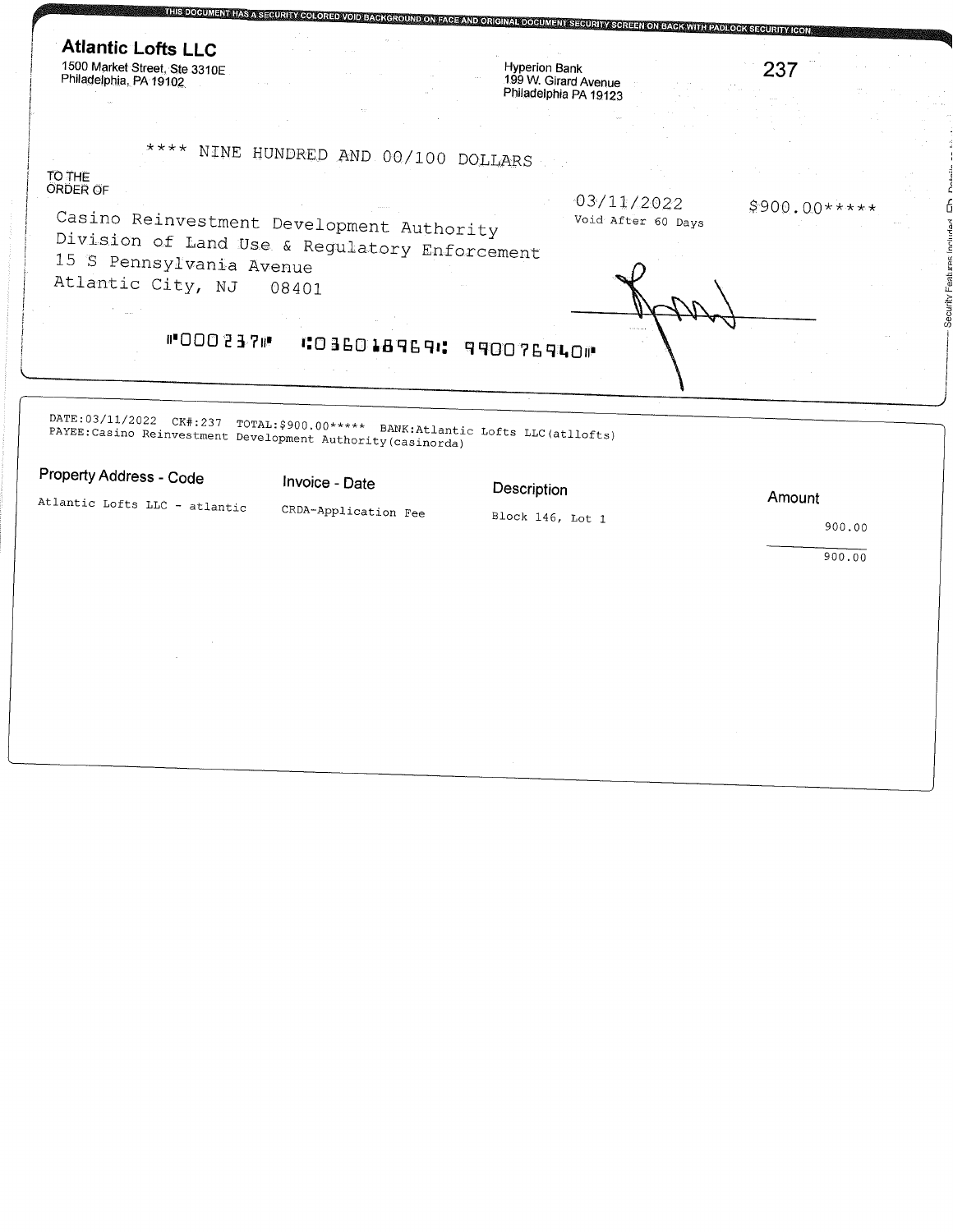# **City of Atlantic City LAND USE APPLICATION**

City of Atlantic City: (Check where applicable)

 $\Box$ 

**AC Planning Division Jurisdiction** City of Atlantic City Planning Board 1301 Bacharach Boulevard City Hall-Suite 508 Atlantic City, NJ 08401 609-347-5404

**CRDA:** (Check where applicable)

NJ CRDA LURED Jurisdiction Casino Reinvestment Development Authority 15 S Pennsylvania Avenue Atlantic City, NJ 08401 609-347-0500

## To be completed by staff only.

|                                         | Application Fees: _____________________    |                                                                                            | Application No.                                                                             |
|-----------------------------------------|--------------------------------------------|--------------------------------------------------------------------------------------------|---------------------------------------------------------------------------------------------|
| Scheduled for:                          |                                            |                                                                                            |                                                                                             |
|                                         |                                            |                                                                                            | --------------------------------                                                            |
| <b>1. SUBJECT PROPERTY</b><br>Location: | 1 South New York Avenue, Atlantic City, NJ |                                                                                            |                                                                                             |
| Tax Map                                 |                                            |                                                                                            | Page Block 146 Lot(s) 1                                                                     |
|                                         |                                            |                                                                                            |                                                                                             |
|                                         |                                            |                                                                                            |                                                                                             |
| Dimensions                              | Zoning District CBD District               |                                                                                            | Frontage 48.67 ft Depth 150 ft Total Area 7300.5 sf                                         |
| 2. APPLICANT                            | Name_____Atlantic Lofts, LLC               | <u> 1980 - Andrea Barbara, Amerikaansk politik (</u> † 1908)                               |                                                                                             |
|                                         | Email <i>jkaplan@odinprop.com</i>          |                                                                                            |                                                                                             |
|                                         |                                            | Address 1500 Market Street, Suite 3310E, Philadelphia, PA 19102                            |                                                                                             |
|                                         | Telephone Number 267-773-7537              | Applicant is a: Corporation $\square$ Partnership $\square$<br>X Limited Liability Company | Individual $\Box$                                                                           |
| Owner's Name N/A                        |                                            |                                                                                            | 3. If Owner is other than the applicant, provide the following information on the Owner(s): |
|                                         |                                            |                                                                                            |                                                                                             |
| <b>Telephone Number</b>                 |                                            |                                                                                            |                                                                                             |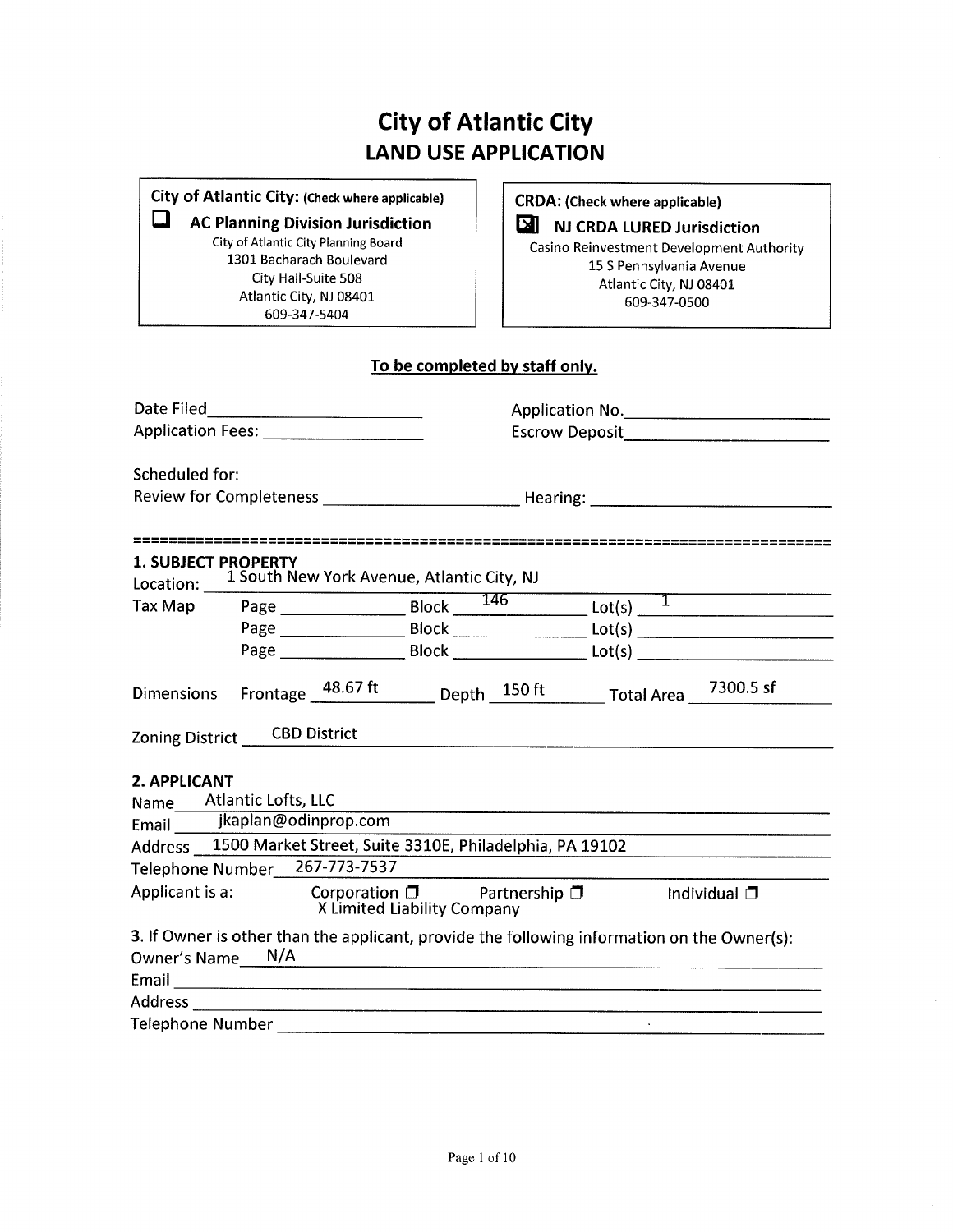#### **4. DISCLOSURE STATEMENT**

Pursuant to N.J.S 40:55D-48.1 [Application by corporation or partnership; list of stockholders owning 10% of stock or 10% interest in partnership.] Disclosure of owners of organization and property subject to application. [A corporation or partnership applying to a governing body of a municipality]Any organization making an application for development under this act [for permission to subdivide a parcel of land into six or more lots, or applying for a variance to construct a multiple dwelling of 25 or more family units or for approval of a site to be used for commercial purposes] shall list the names and addresses of all members, stockholders or individual partners (collectively, "interest holders")[owning at least 10% of its stock of any class or at least 10% of the interest in the partnership], including any other organization holding at least a 10% ownership interest in the organization, and shall also identify the owner of the property subject to the application, including any organization holding at least a 10% ownership interest in the property [as the case may be]. In accordance with 40:55D-48.2 [Disclosure of 10% ownership interest of corporation or partnership which is 10% owner of applying corporation or partnership.] Listing of names and addresses of interest holders of applicant and owner organization. If [a corporation or partnership] an organization owns an interest equivalent to 10% or more of another organization the stock of a corporation, or 10% or greater interest in a partnership, subject to the disclosure requirements hereinabove described, [pursuant to section 1 of this act that organization shall list the names and addresses of its interest holders holding 10% or greater interest in the [partnership, as the case may be, and] organization. [This requirement shall be followed by every corporate stockholder or partner in a partnership, until the names and addresses of the stockholders and individual partners, exceeding the 10% ownership criterion established in this act, have been listed.] In accordance with recently added 40:55D-48.3 Disclosure of all officers and trustees of a non-profit organization. A non-profit organization filing an application for development under this act shall list the names and addresses of all officers and trustees of the non-profit organization. In accordance with 40:55D-48.4 [Failure to comply with act; disapproval of application.] Approval of application. a. No municipal planning board, board of adjustment or [municipal] governing body shall approve the application of any [corporation or partnership] organization or nonprofit organization which does not comply with this act. Any approval not in compliance with this act shall be voidable in a proceeding in lieu of prerogative writ in the Superior Court. b. Any party, including any member of the public, may institute a proceeding in lieu of prerogative writ in the Superior Court to challenge any PROPOSED AMENDMENTS TO MUNICIPAL LAND USE LAW approval granted by a municipal planning board, board of adjustment or governing body on the grounds that such action is void for the reasons stated in subsection a. of this section, and if the court shall find that the approval was not in compliance with this act, the court may declare the approval to be void. In accordance with 40:55D-48.5 [Concealing names of owners;] Organization or non-profit organization failing to disclose; fine. Any [corporation or partnership which conceals] organization or nonprofit organization failing to disclose in accordance with this act, [the names of stockholders owning 10% or more of its stock, or of individual partners owning a 10% or greater interest in the partnership, as the case may be, shall be subject to a fine of \$1,000 to \$10,000, which shall be [recovered] recoverable in the name of the municipality in any court of record in the State in a summary manner pursuant to the "Penalty Enforcement Law" (N.J.S.A. 2A:58-1 et seq.).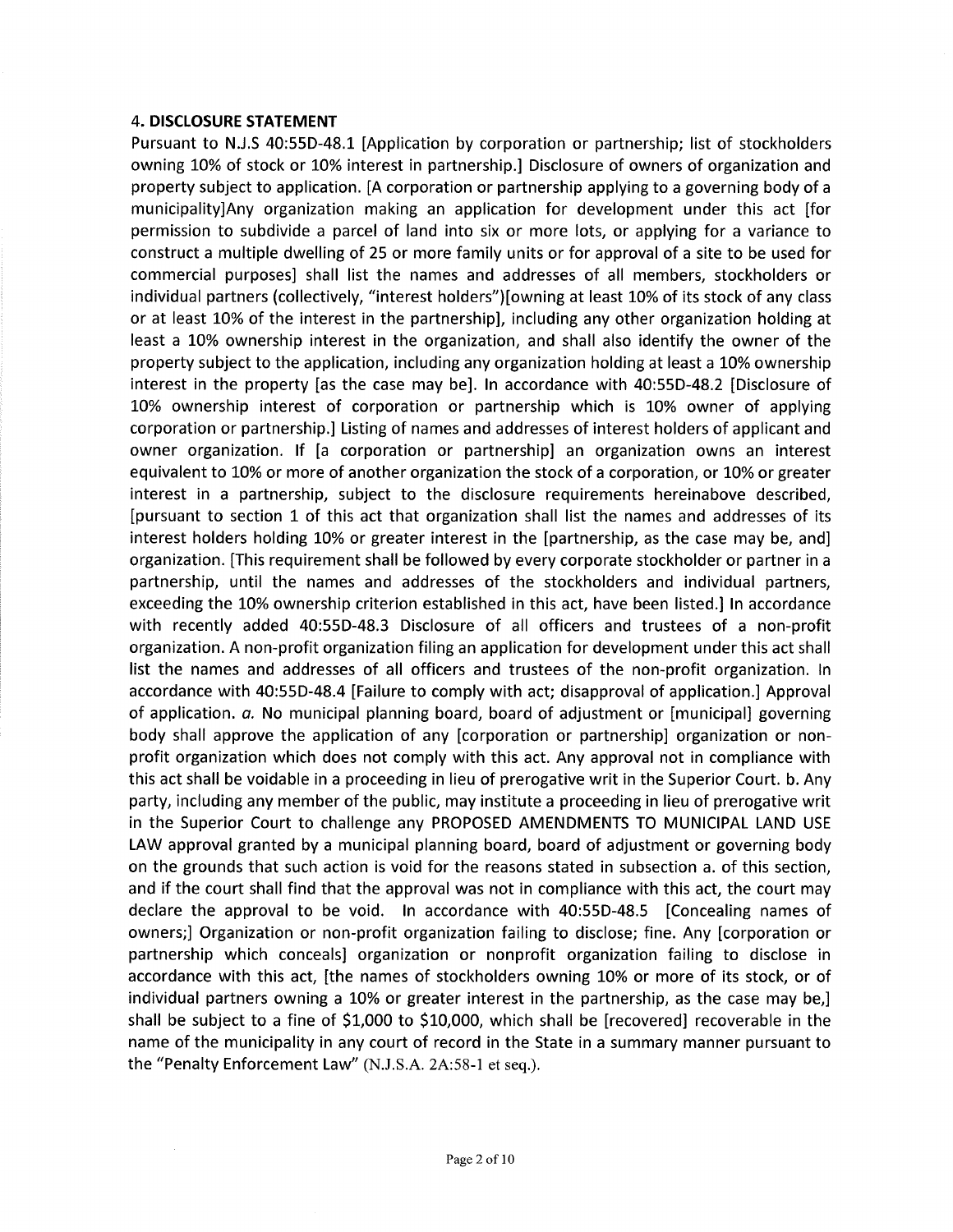| Name Joel Pesin         | Address 1282 Bobarn Drive, Narberth, PA 19072           |
|-------------------------|---------------------------------------------------------|
| Name Richard Balderston | Address 500 Walnut St., Apt. 701, Phila. PA 191 Aperest |
| Name Claudia Balderston | Address 500 Walnut St., Apt. 701, Phila. PA 19APerest   |
| Name Philip Balderson   | Address 1451 Brickell Ave., Apt. 3902, Miami, Interest  |
| Name Justin Pesin       | Address 831 Gatemore Rd., Bryn Mawr, PA 19010           |

#### **5. PROPERTY INFORMATION:**

Restrictions, covenants, easements, association by-laws, existing or proposed on the property: 

Note: All deed restrictions, covenants, easements, association bylaws, existing and proposed must be submitted for review and must be written in easily understandable English in order to be approved.

#### Jack Plackter, Esquire **6. Applicant's Attorney**

| Email          | jplackter@foxrothschild.com                                   |
|----------------|---------------------------------------------------------------|
| <b>Address</b> | 1301 Atlantic Avenue, Suite 400, Atlantic City, NJ 08401-7212 |
|                | Telephone Number 609-572-2200                                 |
|                | FAX Number 609-348-6834                                       |

| 7. Applicant's Engineer | Arthur W. Ponzio Co. & Associates, Inc., c/o John J. Barnhart, P.E. |  |
|-------------------------|---------------------------------------------------------------------|--|
| Email                   | jbarnhart@awponzio.com                                              |  |

Address 400 North Dover Avenue, Atlantic City, NJ 08401

Telephone Number 609-344-8194

FAX Number 609-344-1594

#### 8. Applicant's Planning Consultant Arthur W. Ponzio Co. & Associates, Inc.

| Email                   | aponzio@awponzio.com                            |
|-------------------------|-------------------------------------------------|
| Address                 | 400 North Dover Avenue, Atlantic City, NJ 08401 |
| <b>Telephone Number</b> | 609-344-8194                                    |
| <b>FAX Number</b>       | 609-344-1594                                    |
|                         |                                                 |

##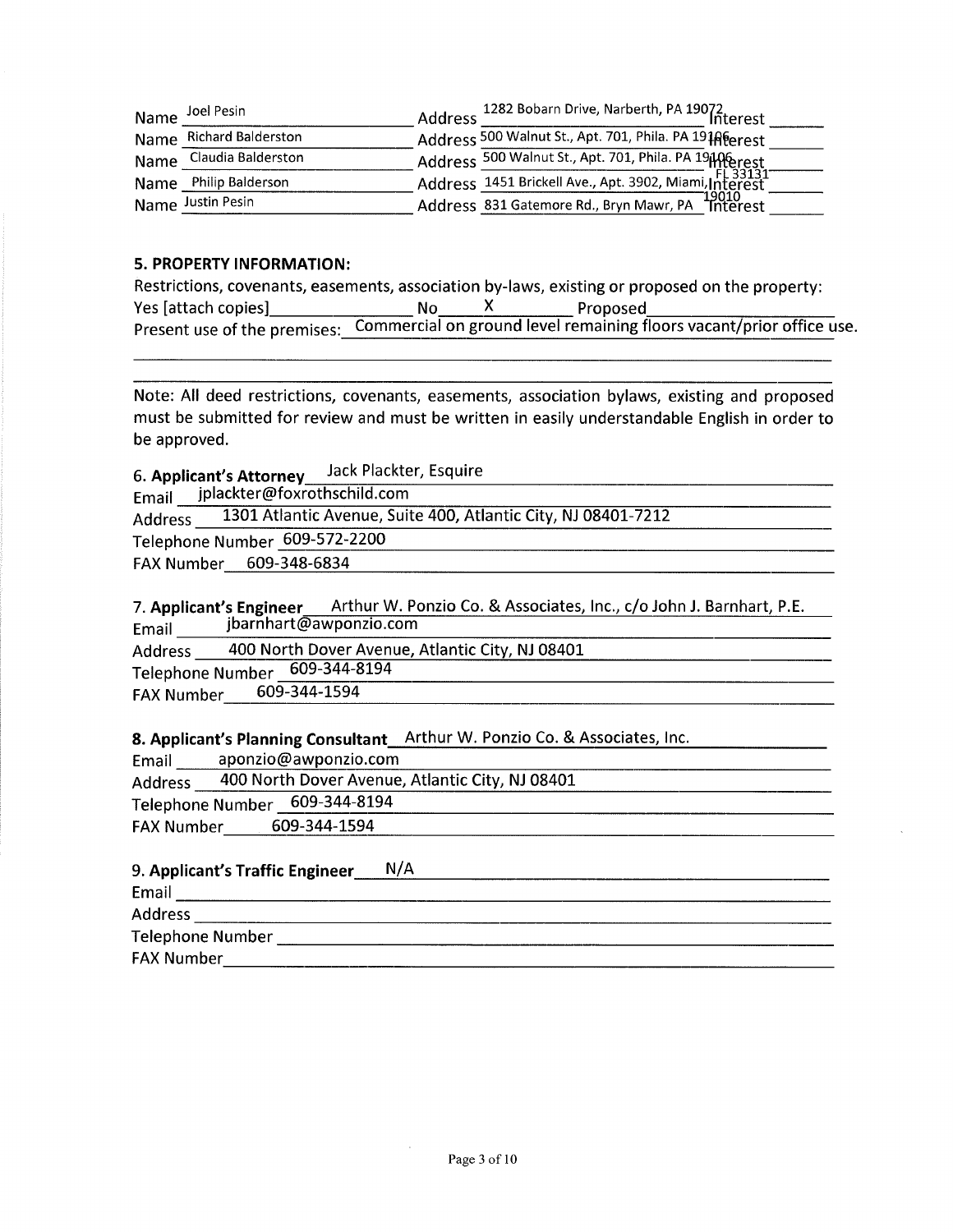10. List any other Expert who will submit a report or who will testify for the Applicant: [Attach additional sheets as may be necessary]

Name Thomas Sykes, AIA, PP

Field of Expertise Architect

| Email             | tsykes@sosnarch.com           |                                               |  |
|-------------------|-------------------------------|-----------------------------------------------|--|
| <b>Address</b>    |                               | 1020 Atlantic Avenue, Atlantic City, NJ 08401 |  |
|                   | Telephone Number 609-345-5222 |                                               |  |
| <b>FAX Number</b> | 609-345-7486                  |                                               |  |

## 11. APPLICATION REPRESENTS A REQUEST FOR THE FOLLOWING:

## **SUBDIVISION:**

- Administrative Review of Minor Subdivision Plan
- Administrative Review of Major Subdivision Plan
- Minor Subdivision Approval
- Major Subdivision Approval [Preliminary]
- Major Subdivision Approval [Final]
	- Number of lots to be created Number of proposed dwelling units
	- (including remainder lot) (if applicable)

## **SITE PLAN:**

- Administrative Review of Minor Site Plan
- Administrative Review of Major Site Plan
- Minor Site Plan Approval
- $X$  Major Preliminary Site Plan Approval [Phases (if applicable) \_\_\_ ]
- $\mathsf{X}$  and  $\mathsf{X}$ Major Final Site Plan Approval [Phases (if applicable) \_\_\_ ]
- Amendment or Revision to an Approved Site Plan
	- Area to be disturbed (square feet) \_\_\_\_\_
	- Total number of proposed dwelling units
	- Request for Waiver From Site Plan Review and Approval

## MISC:

- **Administrative Review**
- Appeal decision of an Administrative Officer [N.J.S. 40:55D-70a]
- Map or Ordinance Interpretation of Special Question [N.J.S. 40:55D-70b]
- Variance Relief (hardship) [N.J.S. 40:55D-70c(1)]
- X Variance Relief (substantial benefit) [N.J.S. 40:55D-70c(2)]
- Variance Relief (use) [N.J.S. 40:55D-70d]
- Conditional Use Approval [N.J.S. 40:55D-67]
- Direct issuance of a permit for a structure in bed of a mapped street, public drainage way, or flood control basin [N.J.S. 40:55D-34]
- Direct issuance of a permit for a lot lacking street frontage [N.J.S. 40:55D-35]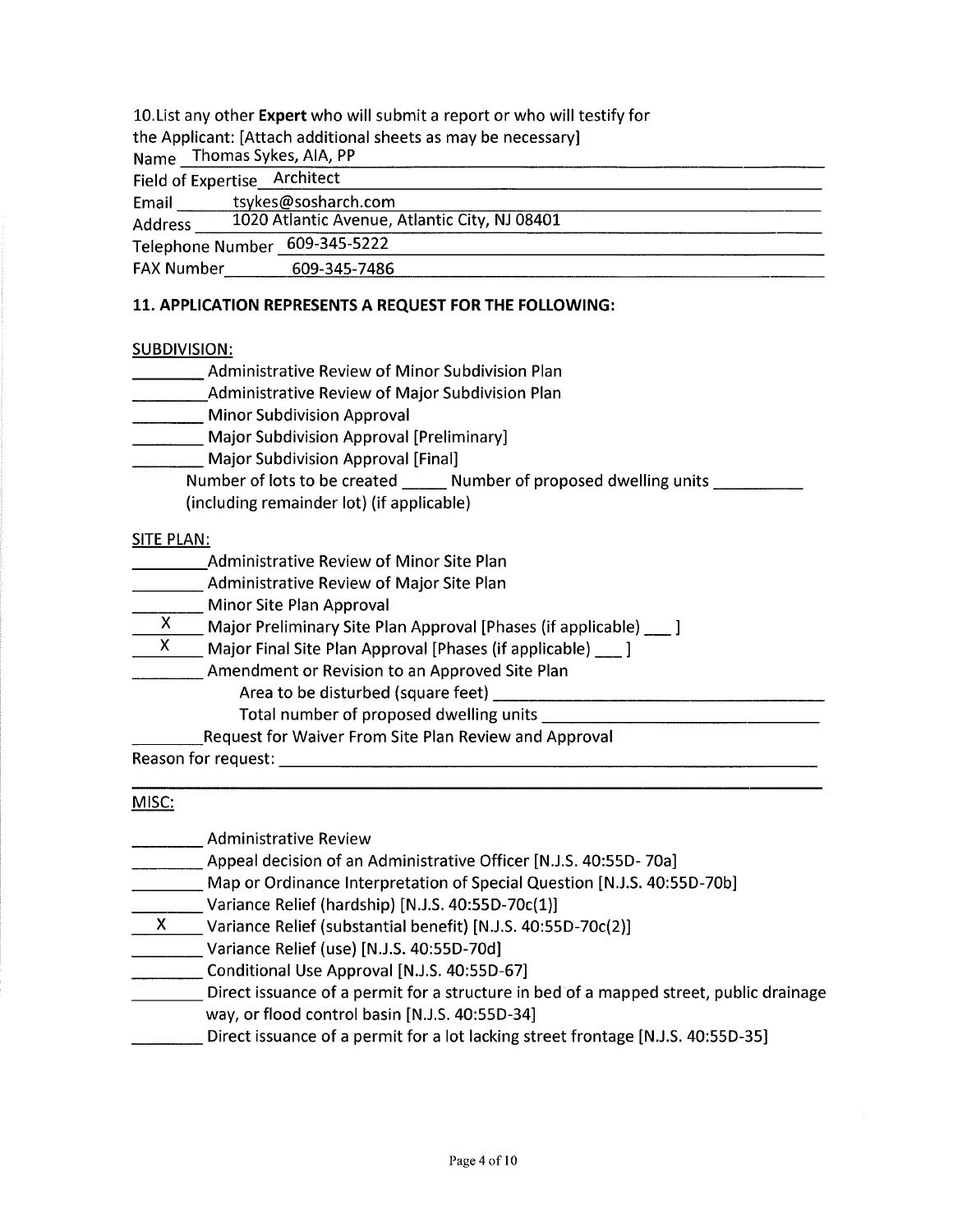12. Section(s) of Ordinance from which a variance is requested and justification for said request: [attach additional pages as needed] § 19:66-5.8 Onsite Parking and Loading Requirements -§ 19:66-5.12 Zoning District Rules; Central Business District, specifically (iv)(13) for density<br>variance See Attached Rider

13. Waivers Requested of Development Standards and/or Submission and justification for request.

Requirements: [attach additional pages as needed] N/A

14. Attach a copy of the Notice to appear in the official newspaper of the municipality and to be mailed to the owners of all real property, as shown on the current tax duplicate, located within the State and within 200 feet in all directions of the property, which is the subject of this application. The Notice must specify the sections of the Ordinance from which relief is sought, if applicable.

The publication and the service on the affected owners must be accomplished at least 10 days prior to the date scheduled by the Administrative Officer for the hearing. An affidavit of service on all property owners and a proof of publication must be filed before the application will be complete and the hearing can proceed.

15. Explain in detail the exact nature of the application and the changes to be made at the premises, including the proposed use of the premises:

[attach pages as needed] Applicant proposes to renovate the existing building and utilize it as a mixed use retail & residential structure including 56 residential units & 2741 sf of retail at ground level

| Yes <sup>-</sup><br>16. Is a public water line available?                                                                         |
|-----------------------------------------------------------------------------------------------------------------------------------|
| 17. Is public sanitary sewer available? Yes                                                                                       |
| N0.<br>18. Does the application propose a well and septic system?                                                                 |
| 19. Have any proposed new lots been reviewed with the Tax Assessor to<br>determine appropriate lot and block numbers? N/A         |
| 20. Are any off-tract improvements required or proposed? N/A<br>N/A<br>21. Is the subdivision to be filed by Deed or Plat?        |
| 22. What form of security does the applicant propose to provide as<br>performance and maintenance guarantees? __ to be determined |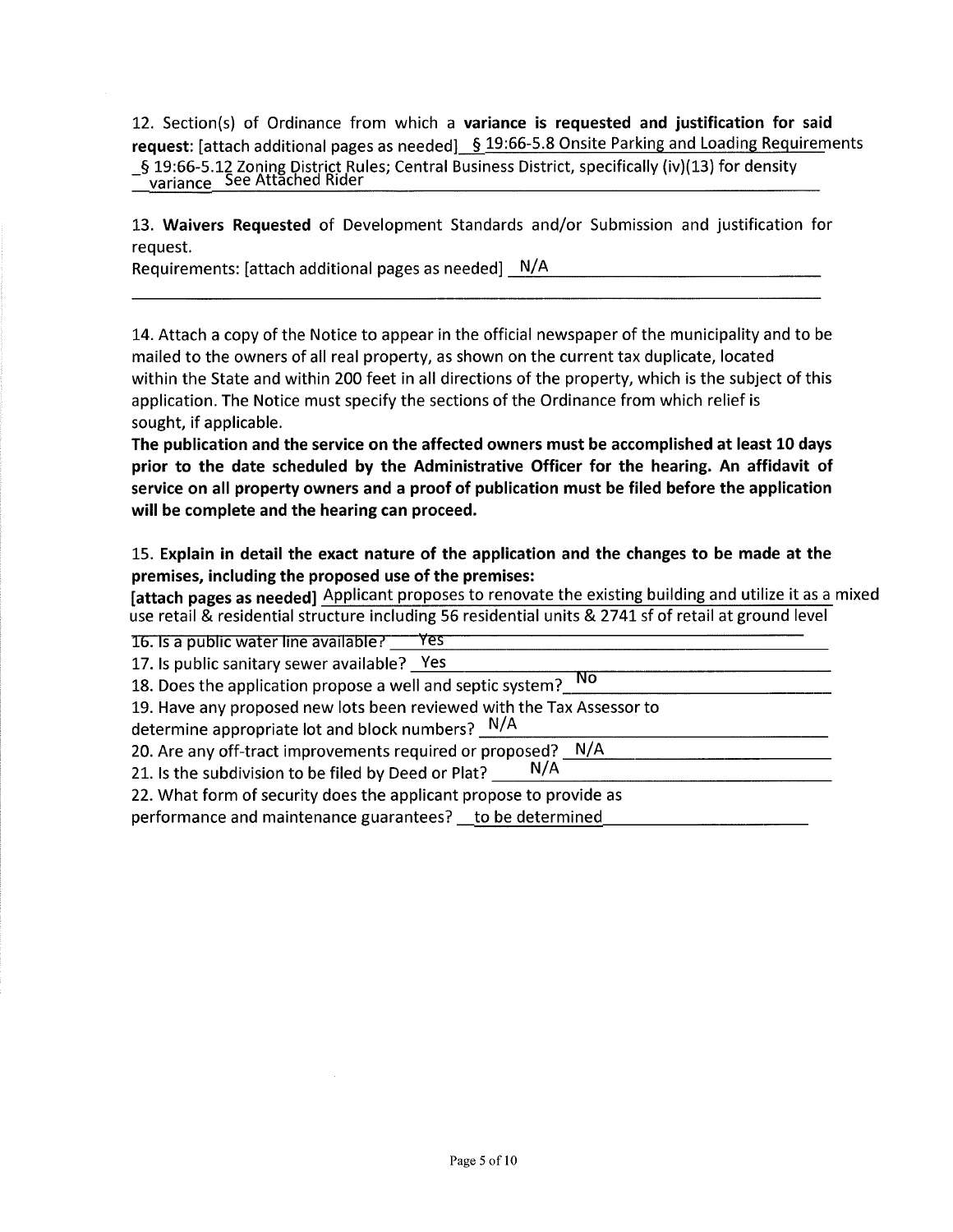23. Other approvals, which may be required and date plans submitted:

|                                                    |     |                         | <b>DULL 1 10113</b> |
|----------------------------------------------------|-----|-------------------------|---------------------|
|                                                    | Yes | <b>No</b>               | Submitted           |
| <b>Atlantic City Municipal Utilities Authority</b> |     |                         |                     |
| <b>Atlantic County Health Department</b>           |     | $\mathsf{X}$            |                     |
| <b>Atlantic County Planning Board</b>              |     |                         |                     |
| <b>Atlantic County Soil Conservation Dist.</b>     |     | χ                       |                     |
| NJ Department of Environmental Protection          |     |                         |                     |
| <b>Sewer Extension Permit</b>                      |     | $\mathsf{X}$            |                     |
| <b>Sanitary Sewer Connection Permit</b>            |     |                         |                     |
| <b>Stream Encroachment Permit</b>                  |     |                         |                     |
| <b>Waterfront Development Permit</b>               |     | $\overline{\mathsf{x}}$ |                     |
| <b>Wetlands Permit</b>                             |     | X                       |                     |
| <b>Tidal Wetlands Permit</b>                       |     |                         |                     |
| <b>Potable Water Construction Permit</b>           |     | $\mathsf{X}$            |                     |
| Other                                              |     | X                       |                     |
| NJ Department of Transportation                    |     |                         |                     |
| <b>Public Service Electric &amp; Gas Company</b>   |     |                         |                     |
|                                                    |     |                         |                     |

Date Plane

24. Certification from the Tax Collector that all taxes due on the subject property have been paid.

25. List of Maps, Reports and other materials accompanying the application (attach additional pages as required for complete listing).

| Quantity | Description of Item<br>SOSH Plans consisting of 10 sheets         |
|----------|-------------------------------------------------------------------|
|          | Art Ponzio Site Plan Development Plan consisting of one (1) sheet |

26. The Applicant hereby requests that copies of the reports of the professional staff reviewing the application be provided to the following of the applicant's professionals:

Specify which reports are requested for each of the applicant's professionals or whether all

Engineer\_\_\_\_\_\_\_\_\_\_\_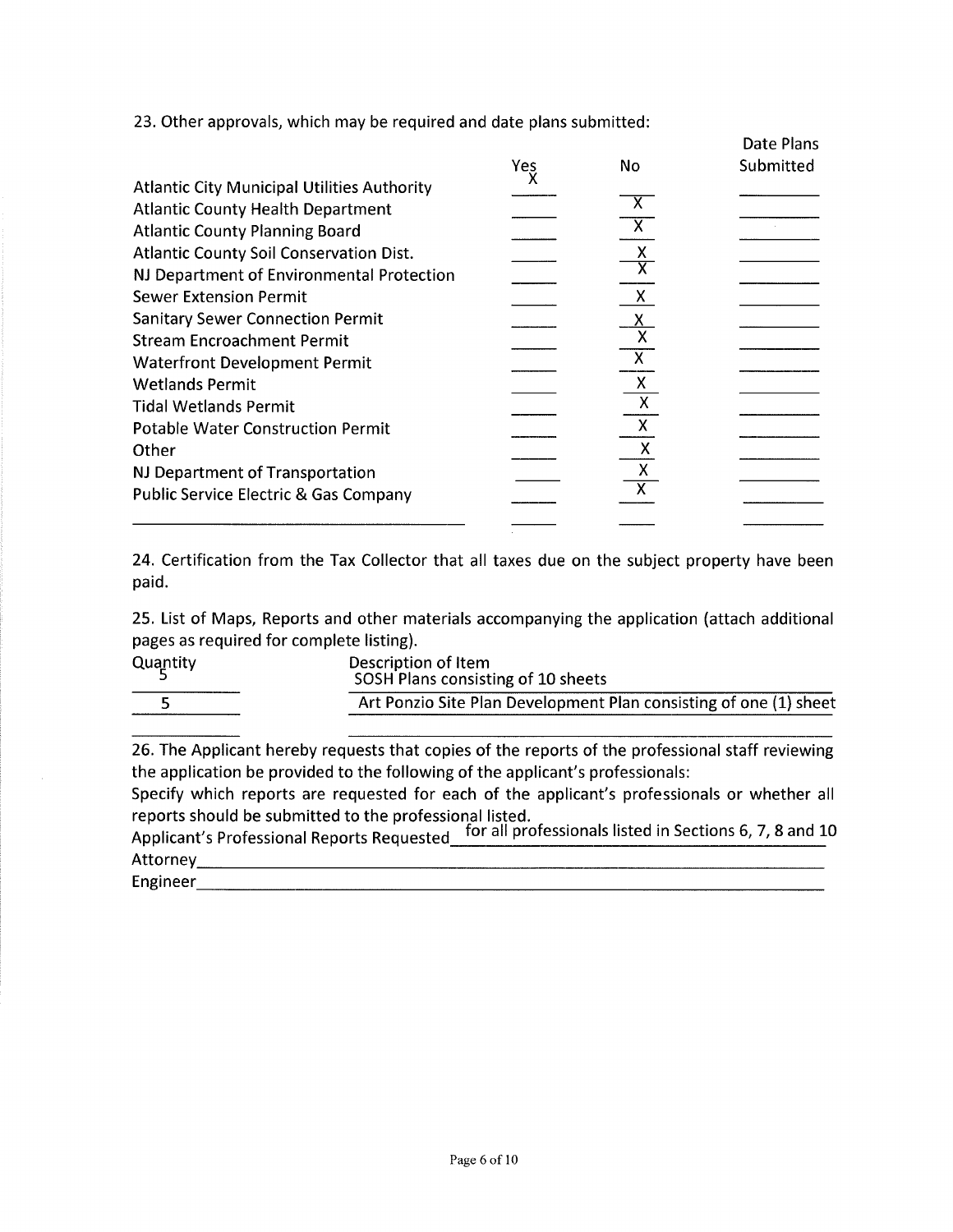#### **CERTIFICATIONS**

27. Justin Kaplan certify that the foregoing statements and the materials submitted are true. I further certify that I am the individual applicant or that I am an Officer of the Corporate applicant and that I am authorized to sign the application for the Corporation or that I am a general partner of the partnership applicant.

[If the applicant is a corporation, this must be signed by an authorized corporate officer. If the applicant is a partnership, this must be signed by a general partner.

Sworn to and subscribed before me this  $\frac{11}{10}$  day of  $\frac{1}{10}$  day of  $\frac{1}{10}$ 

Commonwealth Of Pennsylvania - Notary Seal Jason Kim, Notary Public Philadelphia County My Commission Expires November 1, 2025 Commission Number 1301623

Jason Kim, Notary Public Philadelphia County

My Commission Expires November 1, 2025 Commission Number 1301623

**NOTARY PUBLIC** 

SIGNATURE OF APPLICANT

28. I certify that I am the Owner of the property which is the subject of this application, that I have authorized the applicant to make this application and that I agree to be bound by the application, the representations made and the decision in the same manner as if I were the applicant.

[If the owner is a corporation, this must be signed by an authorized corporate officer. If the owner is a partnership, this must be signed by a general partner.] Commonwealth Of Pennsylvania - Notary Seal

Sworn to and subscribed before me this

 $\frac{11}{20}$  day of Novem , 20 22

NOTARY PUBLIC

SIGNATURE OF OWNER

29. I understand that the sum of  $\frac{6}{5}$  4.840. Thas been deposited in an escrow account (Builder's Trust Account). In accordance with Land Use Fees and Escrow Deposit Requirements, I further understand that the escrow account is established to cover the cost of professional services including engineering, planning, legal and other expenses associated with the review of submitted materials and the publication of the decision by the Board. Sums not utilized in the review process shall be returned. If additional sums are deemed necessary, I understand that I will be notified of the required additional amount and shall add that sum to the escrow account within fifteen (15) days.

 $7022$ Date

SIGNATURE OF APPLICANT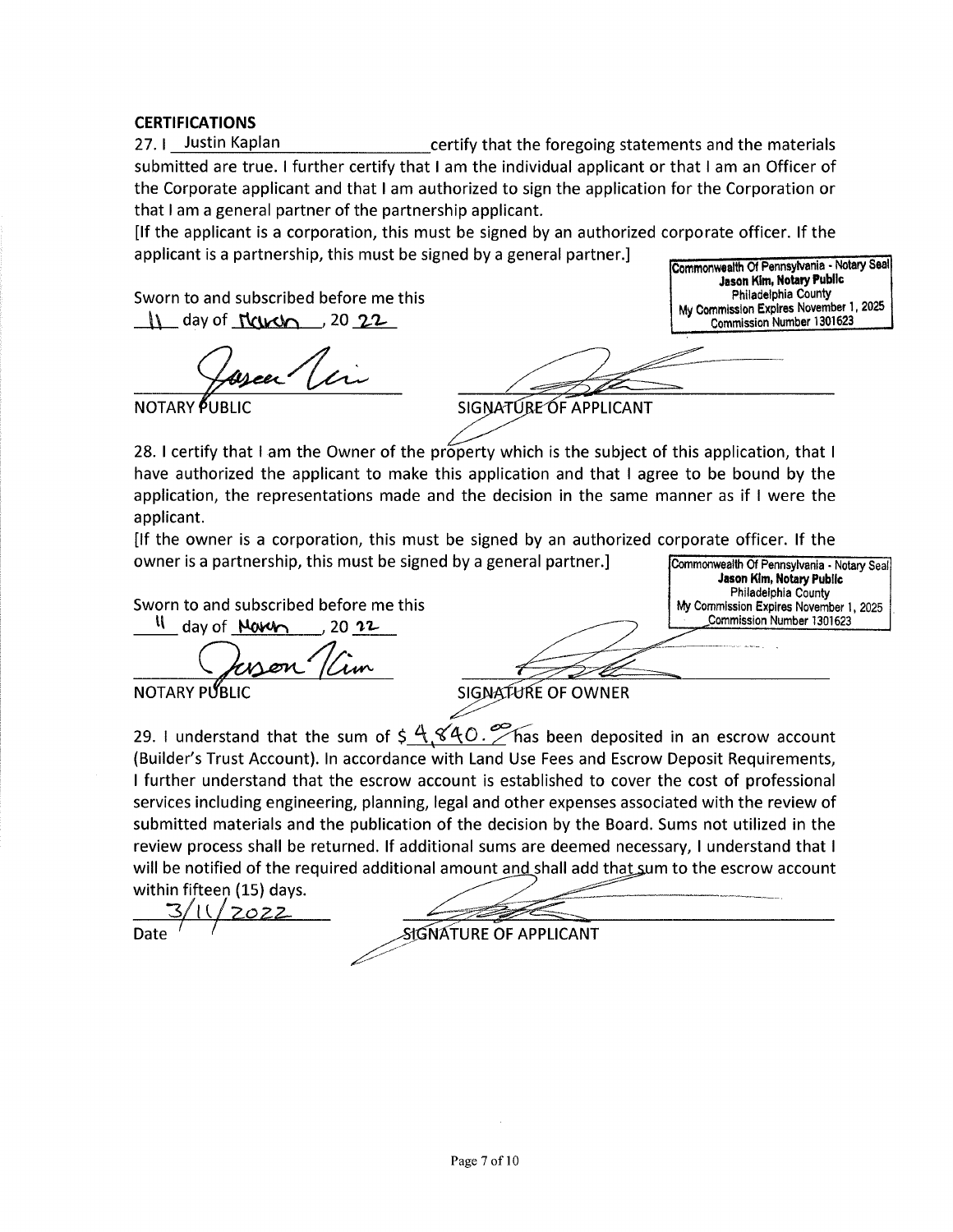#### **ESCROW SETUP INFORMATION**

| The Information below is necessary to initially set up your Escrow Account.  |
|------------------------------------------------------------------------------|
| Applicant's Name: __ Atlantic Lofts, LLC                                     |
| Applicant's Address: 1500 Market Street, Suite 3310E, Philadelphia, PA 19102 |
|                                                                              |
| Applicant's Phone No.: 267-773-7537                                          |
| Applicant's Email Address: jkaplan@odinprop.com                              |
| Applicant's Date of Birth: Applicant's Date of Birth:                        |
| Tax Identification or Social Security Number: $\frac{85}{5}$ - 3309783       |
|                                                                              |

Should you require assistance or have any questions, please do not hesitate to contact:

**Atlantic City Planning:** 

Lisa D'Alessandro, Board Secretary City of Atlantic City Planning 1301 Bacharach Boulevard City Hall-Suite 508 Atlantic City, NJ 08401 Email: LDAlessandro@cityofatlanticcity.org 609-347-5404

### CRDA:

Loreta Acevedo, Project Officer **Casino Reinvestment Development Authority** 15 S Pennsylvania Avenue Atlantic City, NJ 08401 Email: lacevedo@njcrda.com 609-347-0500